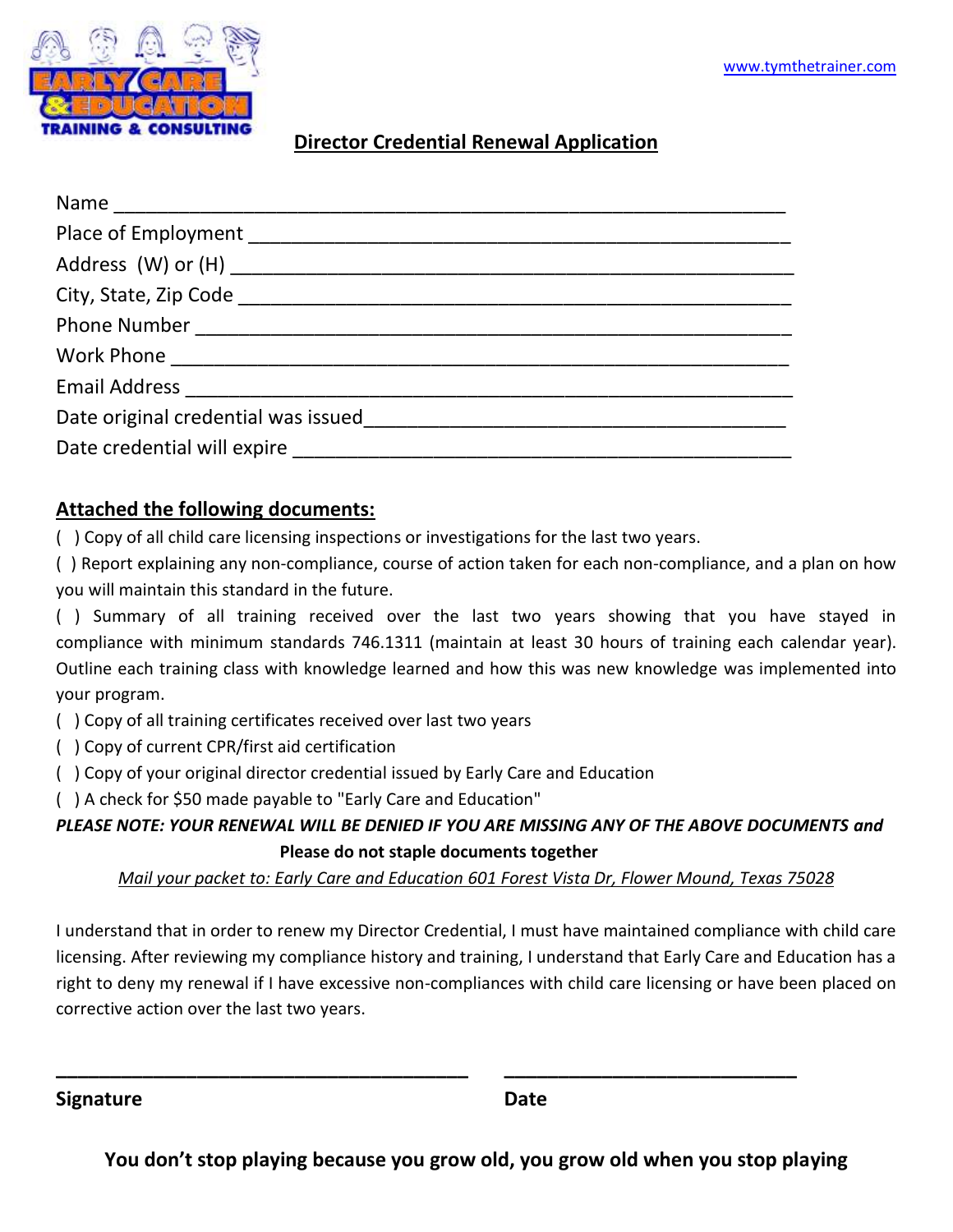## **Attach all licensing inspections for the past two years**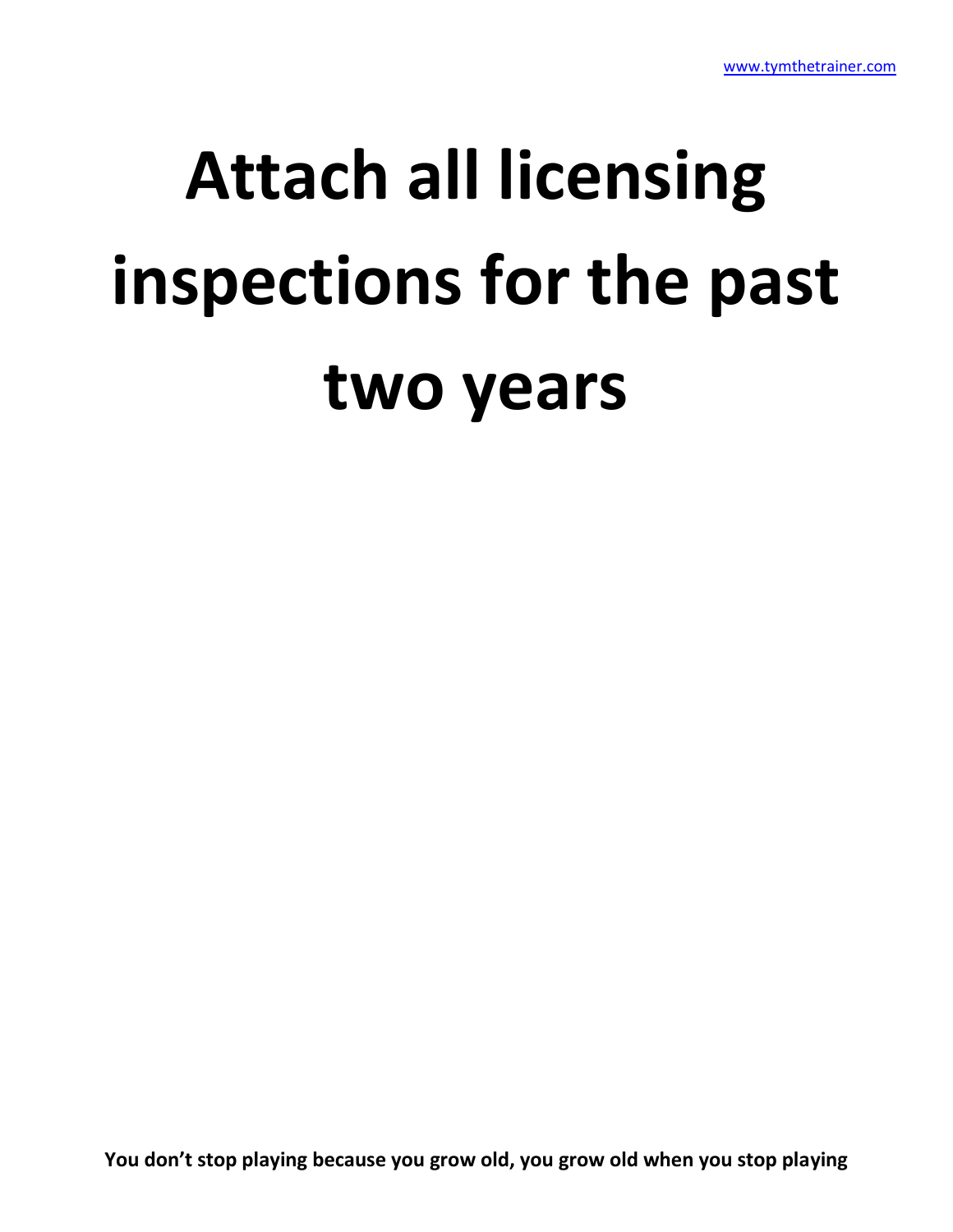### **Non-Compliance Report**

*For each licensing inspection, explain any item found non-complaint. Use additional copies if needed.*

| <b>Date</b> | $\sim$<br>л.<br><b>Standard out of</b> | <b>Action taken</b> | $\mathcal{L} = \mathcal{L} = \mathcal{L} = \mathcal{L}$<br>How will you prevent |
|-------------|----------------------------------------|---------------------|---------------------------------------------------------------------------------|
|             | compliance                             |                     | this in the future                                                              |
|             |                                        |                     |                                                                                 |
|             |                                        |                     |                                                                                 |
|             |                                        |                     |                                                                                 |
|             |                                        |                     |                                                                                 |
|             |                                        |                     |                                                                                 |
|             |                                        |                     |                                                                                 |
|             |                                        |                     |                                                                                 |
|             |                                        |                     |                                                                                 |
|             |                                        |                     |                                                                                 |
|             |                                        |                     |                                                                                 |
|             |                                        |                     |                                                                                 |
|             |                                        |                     |                                                                                 |
|             |                                        |                     |                                                                                 |
|             |                                        |                     |                                                                                 |
|             |                                        |                     |                                                                                 |
|             |                                        |                     |                                                                                 |
|             |                                        |                     |                                                                                 |
|             |                                        |                     |                                                                                 |
|             |                                        |                     |                                                                                 |
|             |                                        |                     |                                                                                 |
|             |                                        |                     |                                                                                 |
|             |                                        |                     |                                                                                 |
|             |                                        |                     |                                                                                 |
|             |                                        |                     |                                                                                 |
|             |                                        |                     |                                                                                 |
|             |                                        |                     |                                                                                 |
|             |                                        |                     |                                                                                 |
|             |                                        |                     |                                                                                 |
|             |                                        |                     |                                                                                 |
|             |                                        |                     |                                                                                 |
|             |                                        |                     |                                                                                 |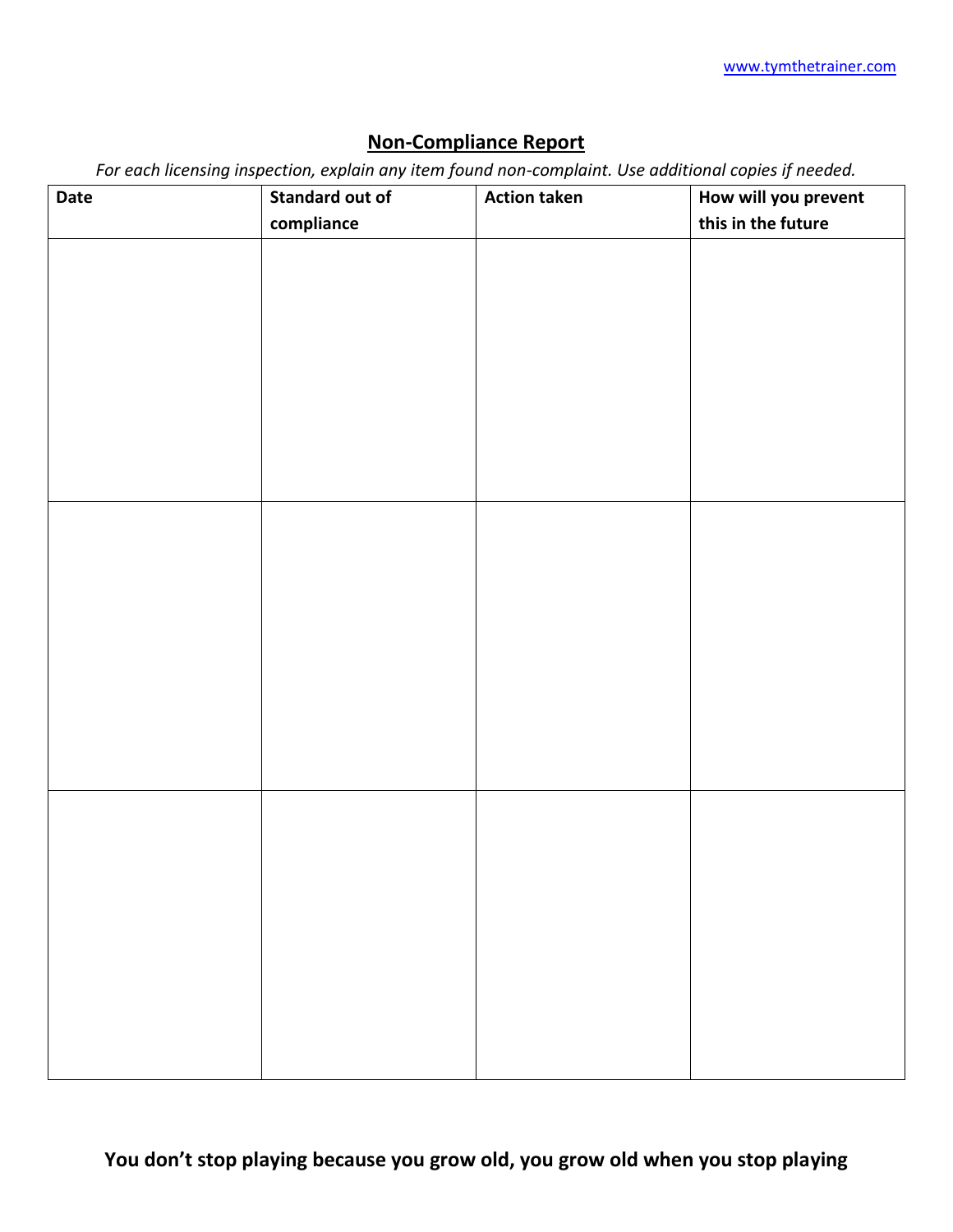#### **Training Report**

*List all trainings you attended for the last two years. Training MUST equal at least 30 hours each year for renewal. Use additional sheets as needed.*

| <b>Date</b> | Topic and number of<br>hours | Objective learned | How did you<br>implement into your<br>program |
|-------------|------------------------------|-------------------|-----------------------------------------------|
|             |                              |                   |                                               |
|             |                              |                   |                                               |
|             |                              |                   |                                               |
|             |                              |                   |                                               |
|             |                              |                   |                                               |
|             |                              |                   |                                               |
|             |                              |                   |                                               |
|             |                              |                   |                                               |
|             |                              |                   |                                               |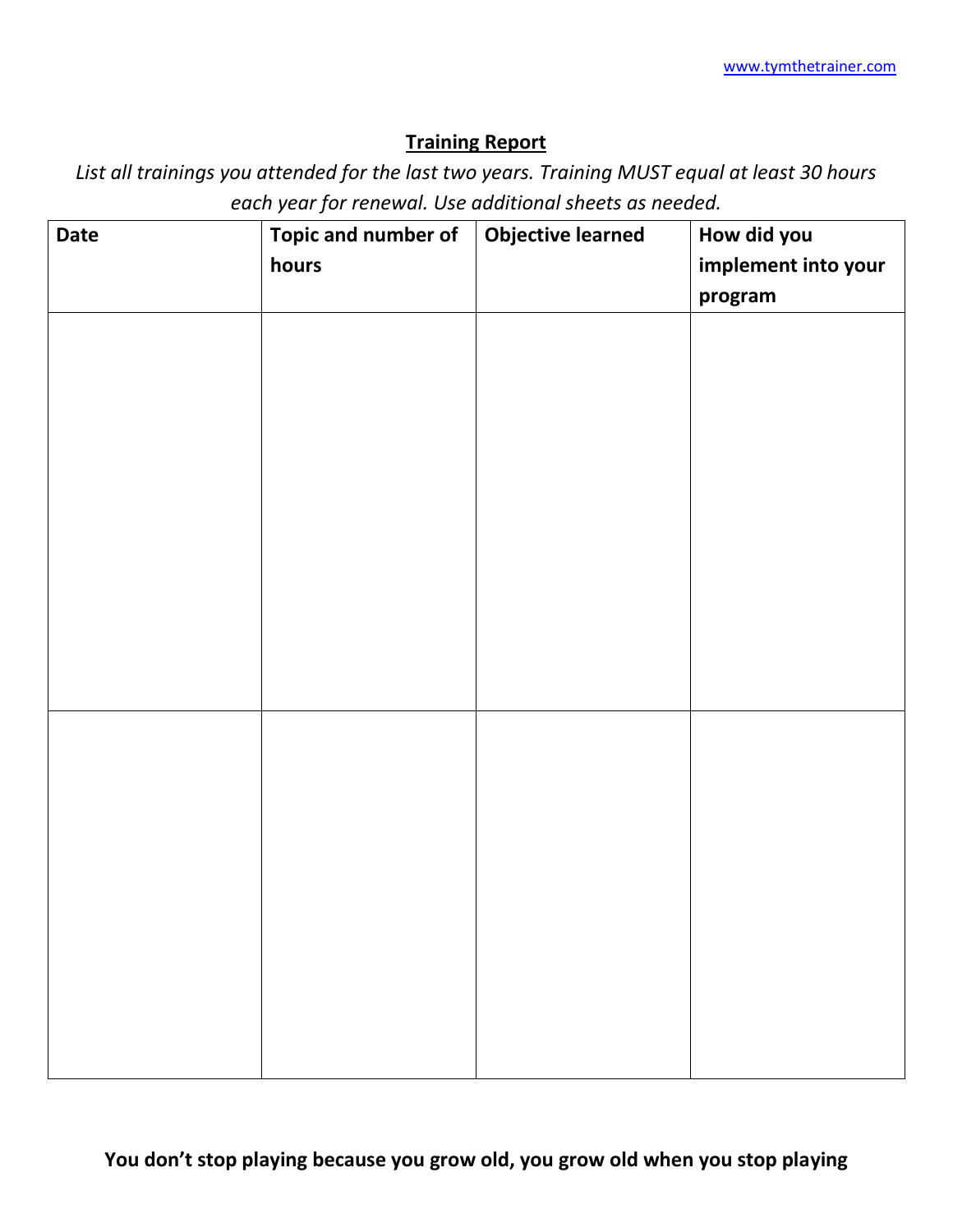# **Attach copies of ALL training certificates received over the past two years**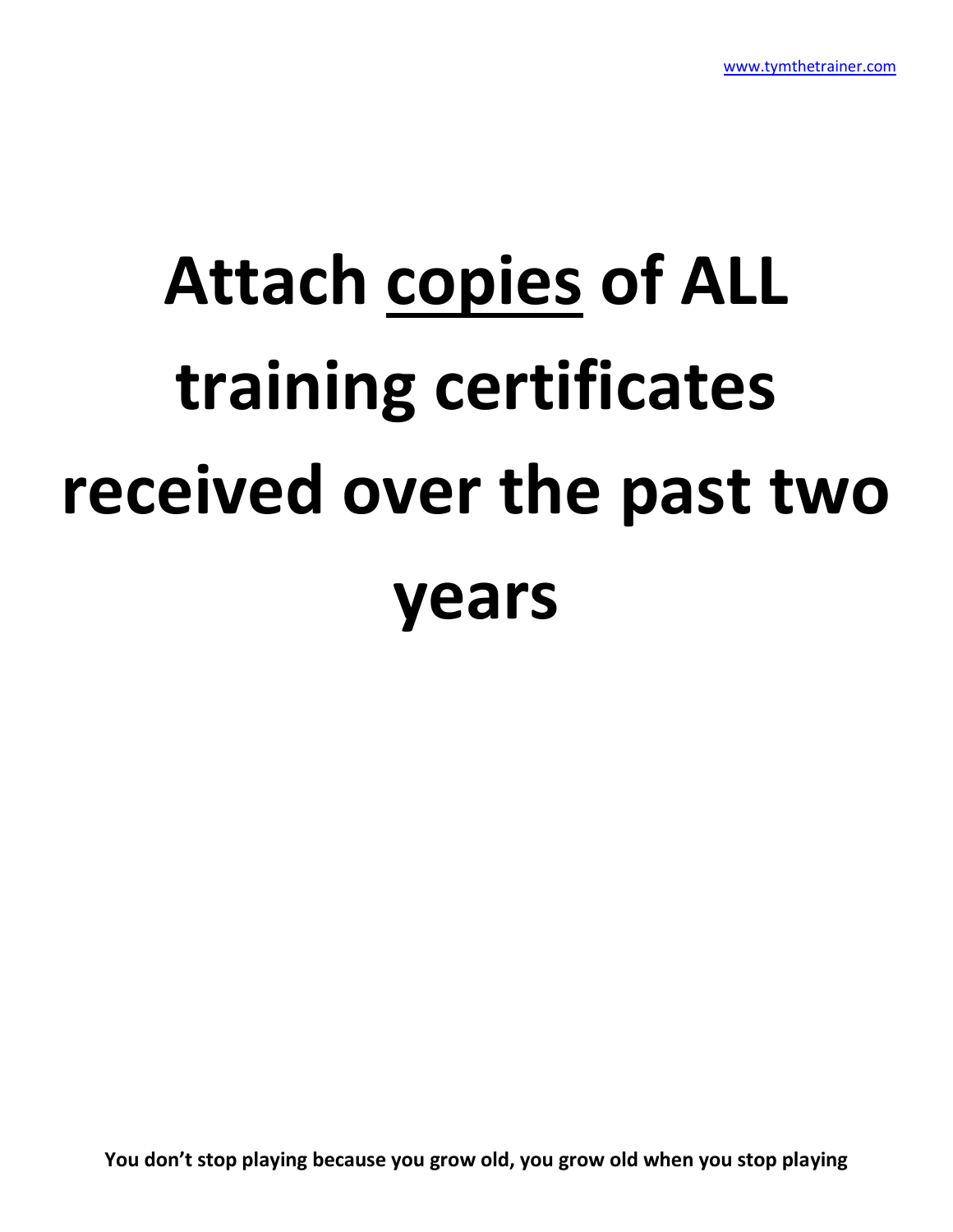## **Attach current CPR and First Aid certification**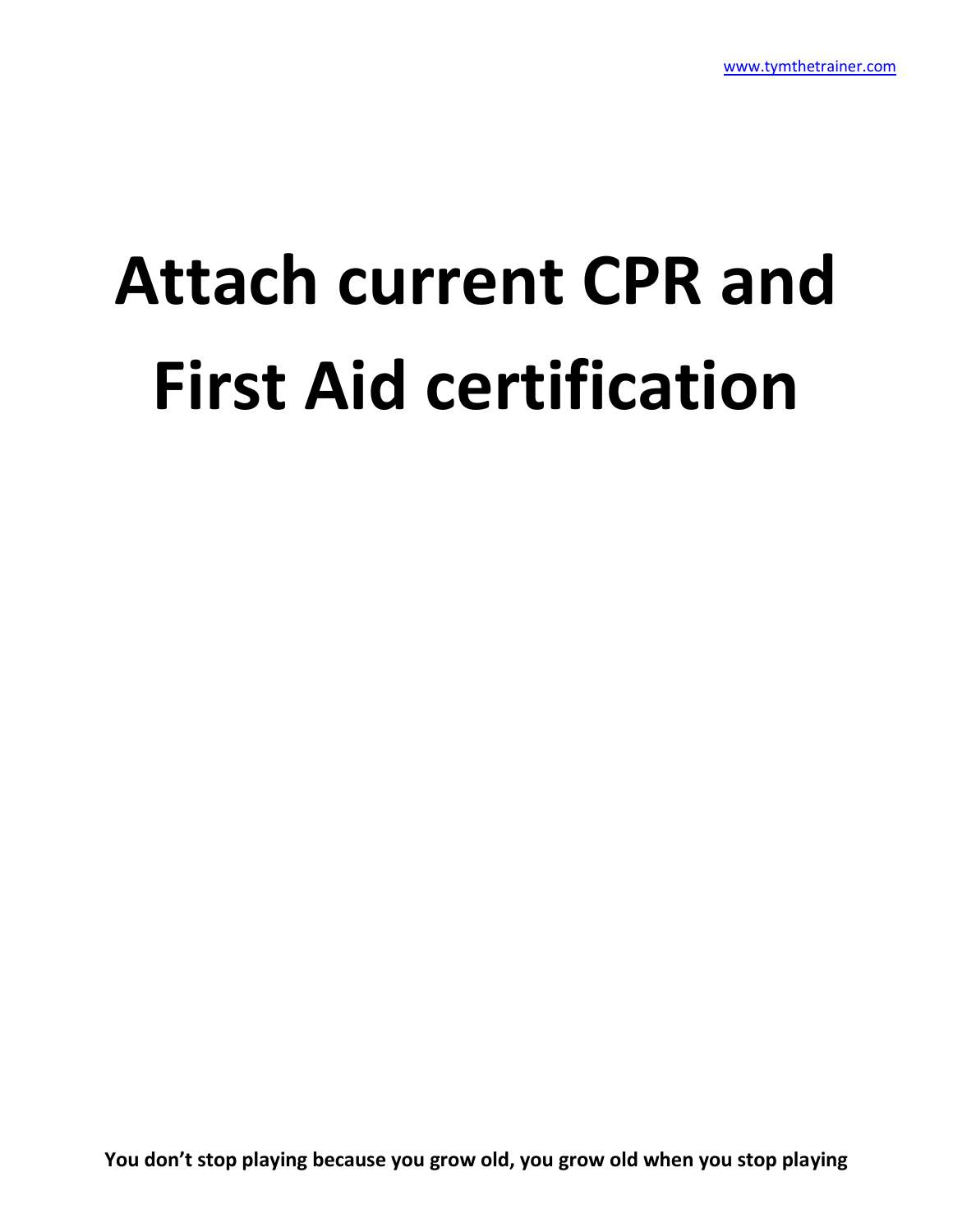# **Attach copy of your original Early Care and Education Director Credential**